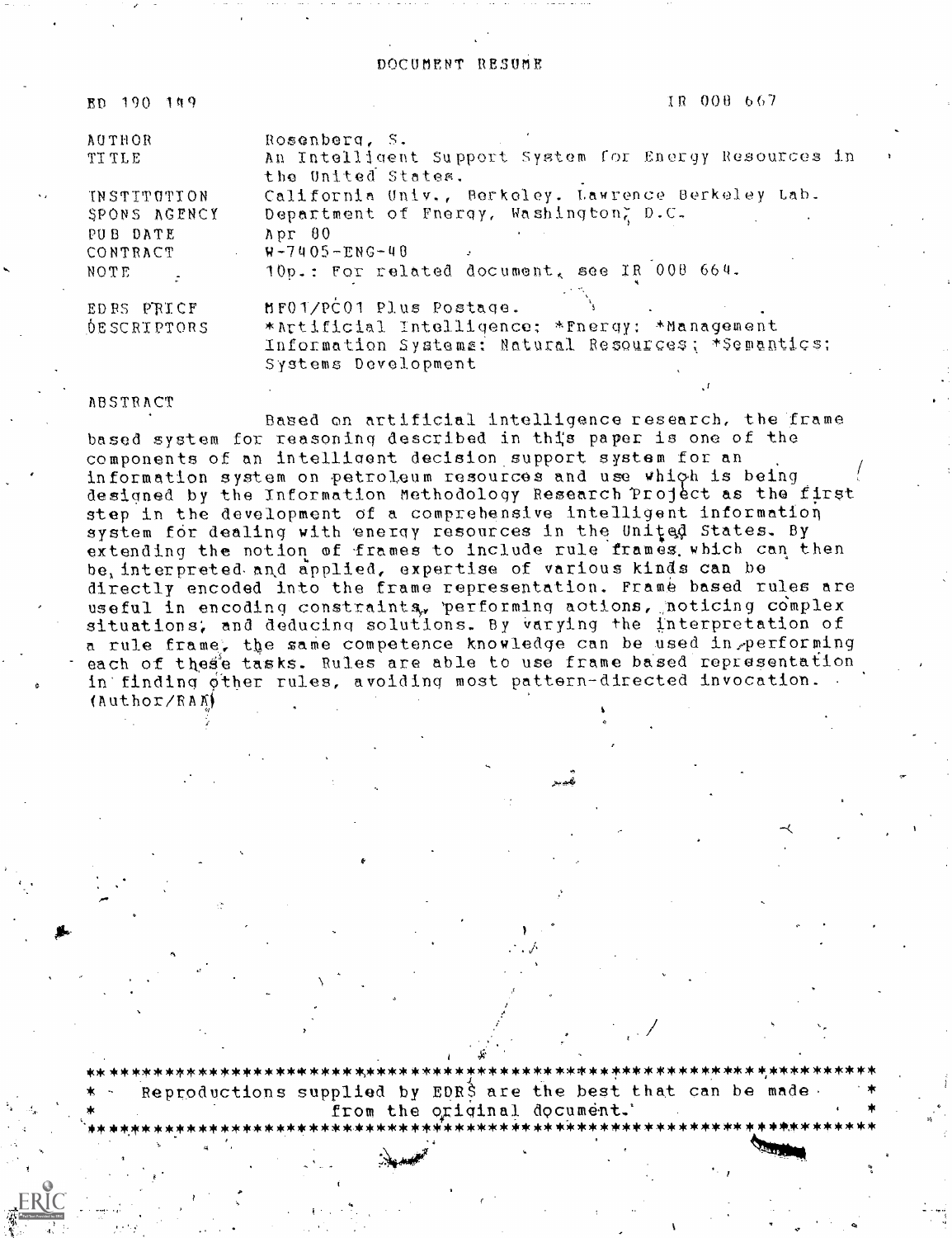## U.S. DEPARTMENT OF HEALTH<br>- EDUCATION & WELFARE<br>- HATIONAL INSTITUTE OF **GOULATION**

Submitted for AS18 Annual Conference Auabeim, CA, October 1980

 $\sigma$  $-t$ 

 $-1$ 

 $\frac{0}{1}$ 

 $\begin{array}{c} \square \\ \square \end{array}$ 

08667

inderessen und den schaften und man ge<br>Schweidung in der aufgebieden under **Stevensors and Are ZINT Chevrile Line** *THE CERTIFICATION OF TAT OF CR. CA.*<br>A 1 (ACC DO BOL) NECESSARIO Y REPART<br>STATE O DO BOL) NECESSARIO Y REPART<br>STATE O DO BOL) NECESSARIO Y REPART<br>ETHE O DON POSITION OR POLICS

 $1. \mathrm{BL}$   $-1061\mathrm{R}$ 

AN INTELLIGENT SUPPORT SYSTEM FOR ENERGY RESOURCES

IN THE UNITED STATES

S. Rosenberg

Information Methodology Research Project<br>Lawrence Berkedey Laboratory Berkeley, California 94720

April 1980

Prepared for the U.S. Department of Energy,. Technical Information Center, under Contract  $W-7405-ENG-48$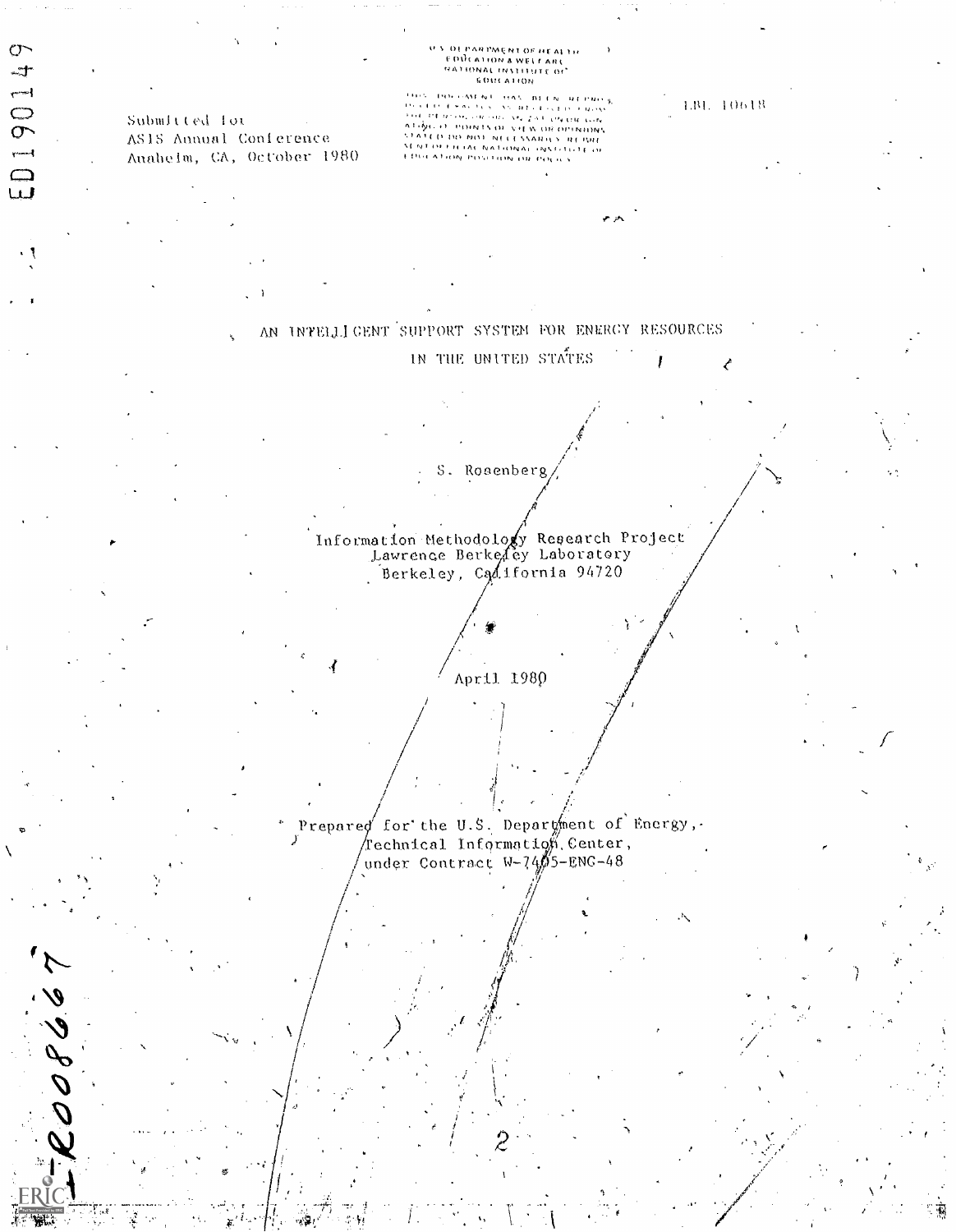# AN INTELLIGENT SUPPORT SYSTEM FOR ENERGY RESOURCES IN THE UNITED STATES

S. Rosenberg Information Methodology Research Project Lawrence Berkeley Laboratory University of California  $^{\circ}$  Berkeley, CA 94720

#### **ABSTRACT**

This paper describes a frames based system for reasoning in a petroleum resources domain. By extending the notion of frames to include rule frames, which can'then be interpreted and applied, expertise of various kinds can be directly encoded into the frame representation. Frame based rules are useful in encoding constraints, performing actions, notioing complex situations, and deducing solutions. By varying the interpretation of a rule frame, the same. competence knowledge can be used in performing each of these tasks. Rules are able to use the frame based representation in finding other rules, avoiding most pattern-directed invocation.

Increasing amounts of information are now commonly recorded and stored in computers, There is often, however, no corresponding increase in the ability to access and use this information: In this paper I shall discuss one approach to this task which draws on research in Artificial Intelligence. Our goal is the construction of intelligent information systems for dealing with energy resources in the U.S. I shall first describe the concept of a "friendly" representation which can use the power of a frame representation in organizing information. The remainder of the paper focuses on the use of rules in such a database. We have found frame based rules to be a wseful way to provide "intelligence" in an intelligent information system.

Our goals are ultimately quite practical; namely the transfer of A.I. -"technology" into a real world domain. This imposes certain constraints on the design. Over, 200 databases dealing with energy resources are already maintained by DOE. Our representation scheme must be able to use this existing knowledge (Rosenberg (1)). Real data in these databases is often "messy." Crucial information is sometimes missing. Of the data available, there areproblems with validation, with information gaps, with variable definitions.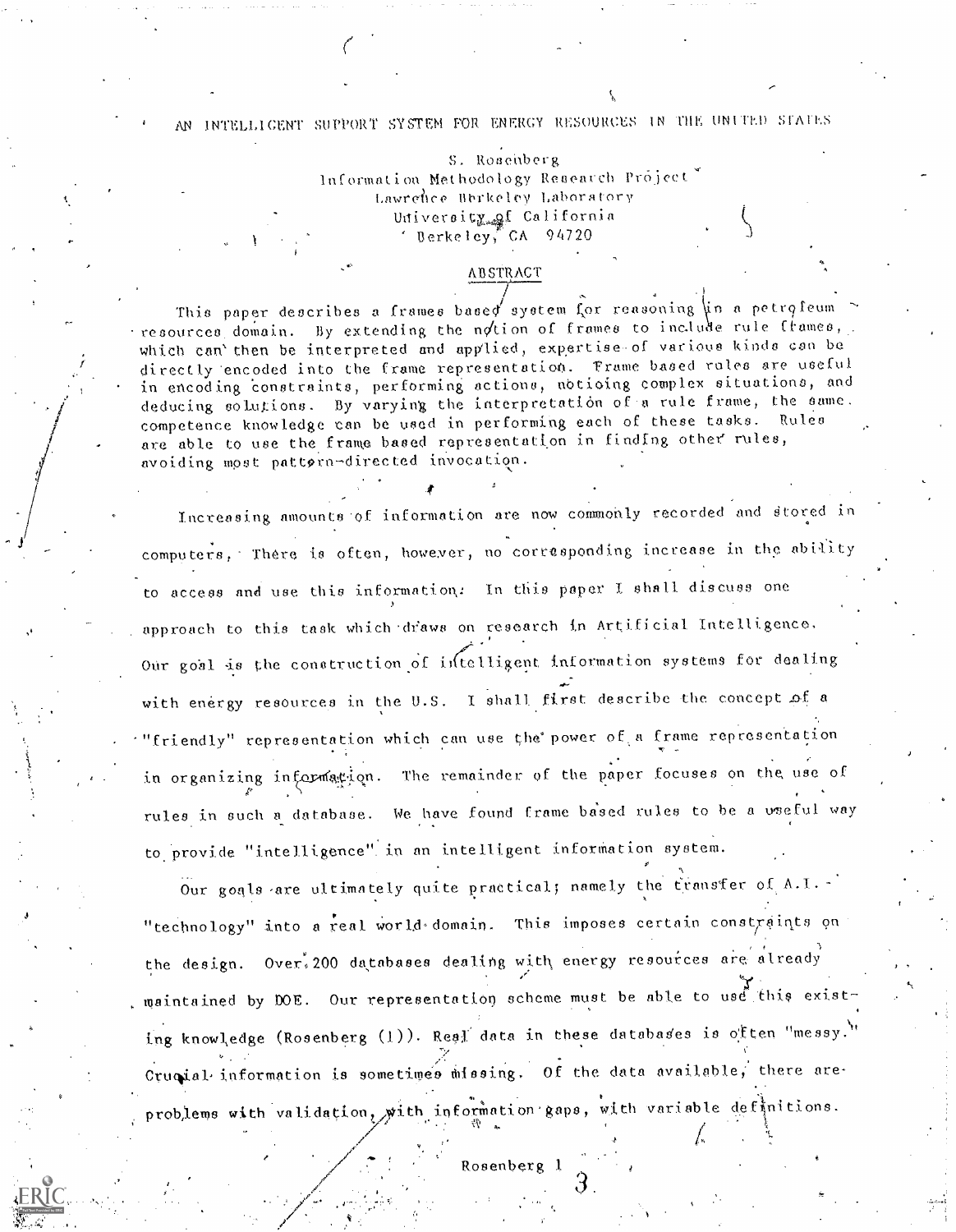A "friendly" fepresquistion helps with these and other problems by taking the burden of performing routine, if sometimes complicated, functions, from the reasoning component or user. Some of these functions are quite simple, such as providing aggregated information, or default values. Some are complex, such as adjusting the representation by changing deduced consequences when effoncous facts are corrected. The net effect of such a friendly system is to allow a user to focus on higher level tasks, while leaving lower level information processing to the representation system. affect, we propose that in many domains, somantic representations must function dynamically, drawing on interlaced procedural and world knowledge.to proyide a solid basis for creating higher quality information.

We use FRL (Frame Representation Language) (Roberts and Goldstein (2)) as the basis for our representation. FRL provides a hierarchically organized, frames-based semantics with inheritance and procedural attachments among This augmented notion of what a data object is allows us to other features. create the types of "friendly" representation we need. FRL is based on Minsky's  $(3)$ \*notion of frames, FRL is a sophisticated, higher level language designed for the representation, of knowledge in a variety of domains.

A frame can be thought of as a named collection of slots which form the  $\phi$ emantic definition of a concept  $\rightarrow$  slot (= property) can be specified further through the use of associated user and system defined "facets." Useful system defined facets are: Walue, which contains the value of that slot; Default, which specifies a default value; Require, which specifies procedural constraints on the values for that slot; and If-Added and If-Removed, which specify actions to be taken when a value is added or removed. Notice that many of these facets are procedural attachments which can perform calculations when required. Thus, if-added attachments can be used to encode and execute constraint, relations between frames. For example, in the portion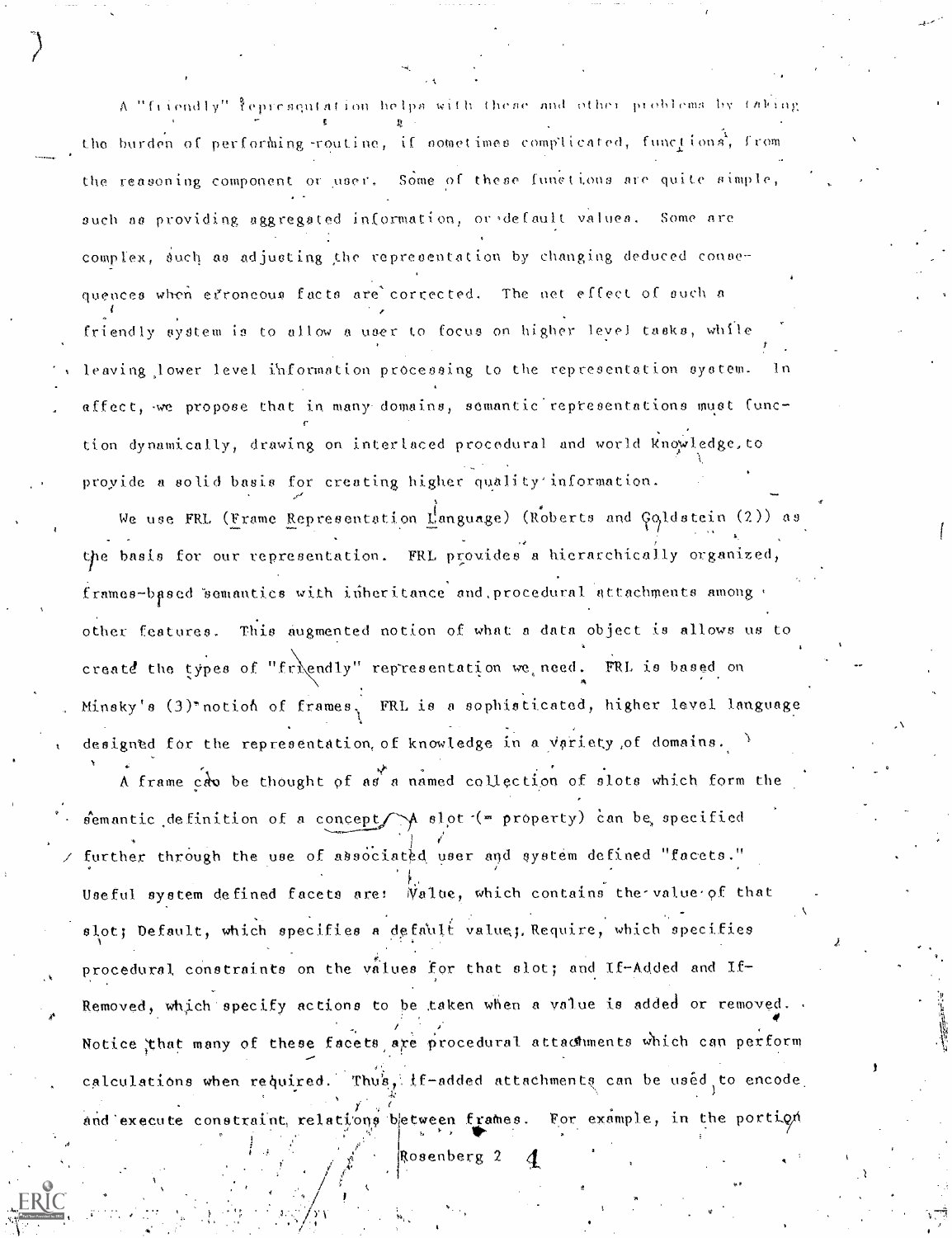of a Frame for transmown below, the il-added attachment on the carryover alot automatically updates aggregation information on world supply. The default predicate on the production slot provides a typical value when this data is reported late.

\$default (use-last-month-yalue) IRAN production \$if-added (add-to-world-supply) carryover

FRL allows concepts  $($  - frames) to be arranged, in an inheritance. hierarchy. Thus the frame system forms a tree structure. Generic information is stored higher up in the hierarchy and shared by frames lower down; specialized frames specify new distinguishing knowledge. The generic knowledge, including computational procedures, is inherited automatically.

Suppose an overseas supplier of crude oil, such as Iran, decreases; supplies to U.S. sites. Figure 1, below, shows a portion of the petroleum flow network. In it, Iran and ballas supply the site of Newark. We want to model this reduction in the shipment of oil. This change in production will in turn alter some of the constraints we have set in our database. We must then notice when meaningful patterns of information (such as reduced supplies at Newark) occur. Finally, we may want to find alternate sources.

To deal with these Your problemp of driving our model, encoding constraints, noticing the development of important situations, and deducing solutions, we have found it useful to extend the concept of frames to include rules. By creating a class of frames called rules, and varying our interpretation of these rules, we can do all four of these tasks.

All knowledge is represented as frames. Thus rules are represented as deqlarative knowledge in the frame tree. The only indication that such a frame is a rule consists in the value of the generic pointer  $(e.g., ' = AKO)$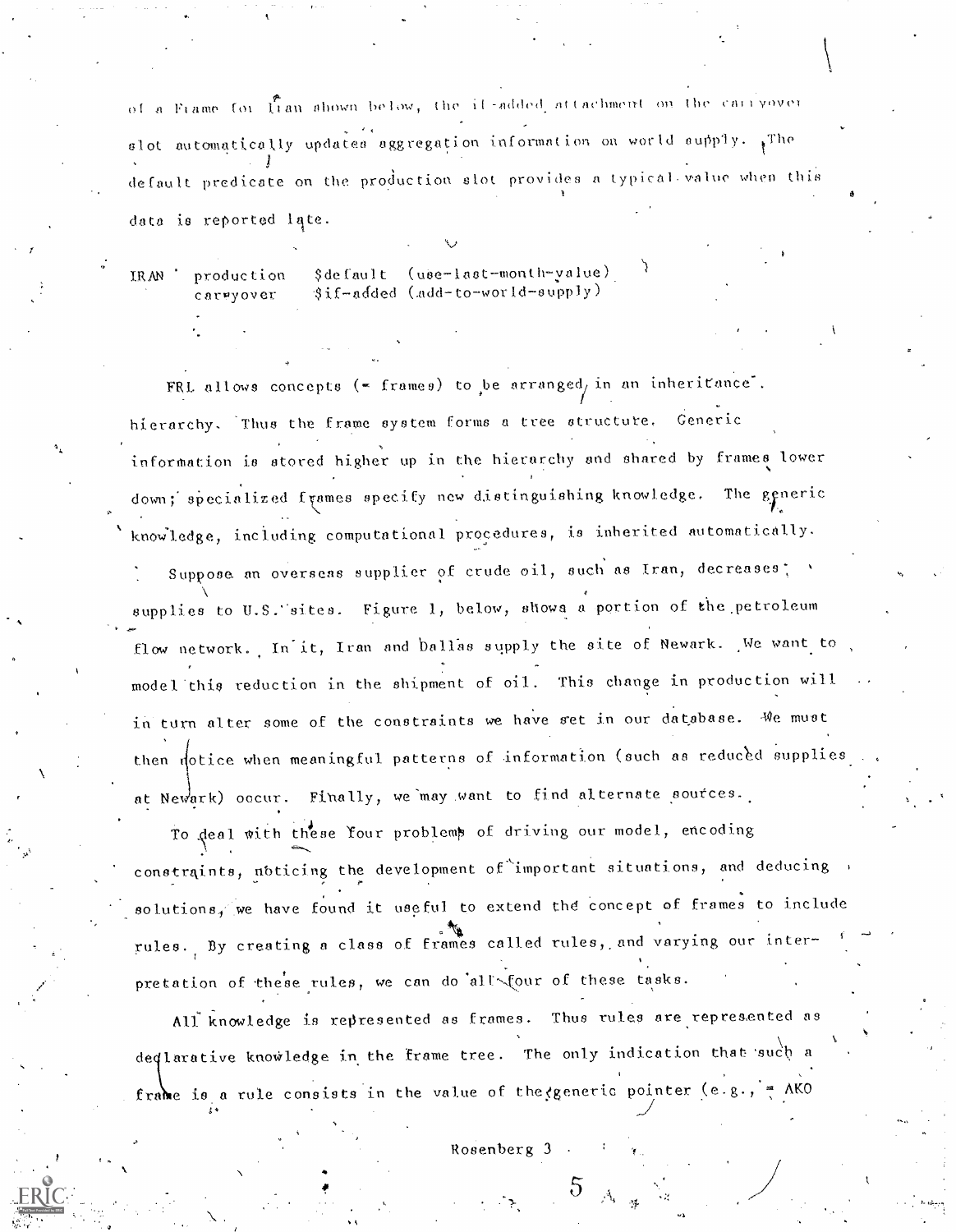



, rule). Rule frames contain condition and action slots. To use rules, a rule . frame is interpreted as a procedure, with the slot values controlling-the interpretation. Thus a condition slot causes a condition to be tested; the action slot specifies the action to be performed, and solon.

Many of the relations between semantic entities in our model can be encoded as constraints. Changes in information can cause propagation of -these constraints to occur (although in a much simpler form than Doyle (4) proposes.) Simple constraints can be encoded directly as procedural attachments to frames. A change in the information content of one frame triggers a simple predicate which then modifies the information available at another 'trame., (For example, the if-added procedure in the Iran frame.) More complex constraints are encoded as rule frames. Figure 2 shows the constraint of Figure 1. in more detail. Here, a generic constraint exists whose purpose is to see that the petroleum needed by a site is equal to the amounts its suppliers intend to provide. This constraint places a trigger in the generic site frame. There it monitors demand at all sites. If a particular site, such as Newark, changes its monthly needs, this trigger is inherited, and fires. The constraint then tries to adjust supply among the suppliers to Newark to correspond to demand.

Rosenberg 4

4''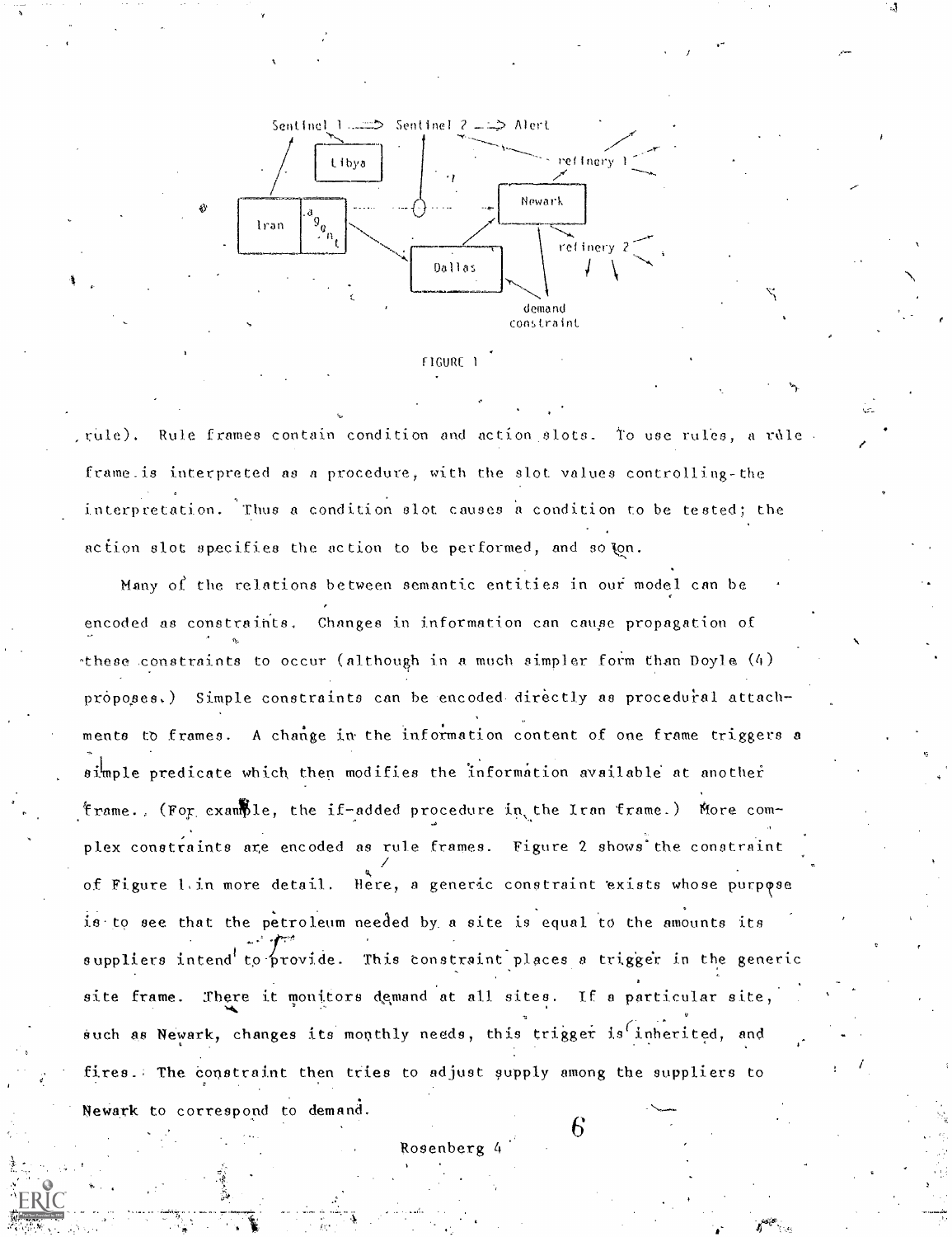

team and the second second and the

Actions such as "shipping" oil are performed by using sets of rules as agents. In Figure 1, an agent which ships oil is shown "attached" to Iran. By monitoring<sup>f</sup> production and carryover in the Iran Frame the agent determines when to ship oil. At the right time the oil is allocated among the sites supplied by Iran. This action can in turn trigger a new agent. Using rules as agents provides a method for driving tour model to simulate the changing state of our domain.

Given a database of changing information, we want to, provide some capability to monitor important developments, and alert us when necessary. Many subtle problems can'arise in providing such alerts. For example, small reductions in supply by various producers, together with changes in demand at several sites can result in'a severe shortage at one particular site. Such dynamic noticing is done'by treating rules as Sentinels (Rosenberg (5)) which leave active expectations in the data base.

Suppose we wish to be warned whenever a consuming site, such as Newark,  $\epsilon$  and  $\epsilon$ will experience a severe shortfall in supply. Figure 3 shows in more detail the sentinels from Figure 1 which do this. By taking advantage of the 1 semantic structure a frame hierarchy: provides, we'can create a sentinel which places a trigger in the generic site frame. This trigger will be inherited.

Rosenberg 5

0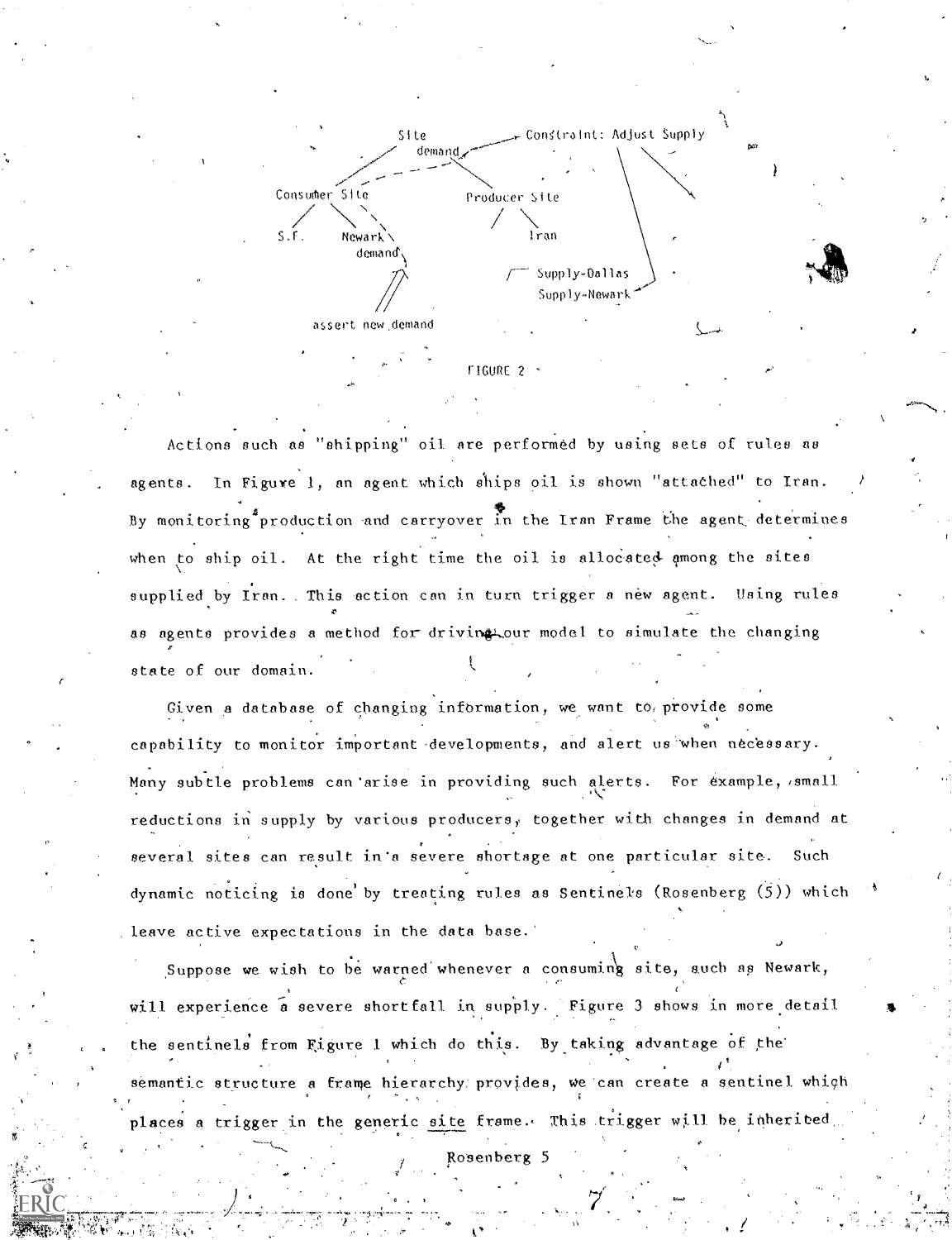

-a

, by all production site instances. Reducti,ons beyond some local criterion expressed on the individual sites will trigger the sentinel., Thus the assertion of reduced production into the Iran frame causes the conditions of this  $\qquad \qquad$ Sentinel to succeed. A reduction of production by one producer however (or even several), does not necessarily mean a shortage of oil at a site. How large a proportion of its requirements are met by this producer? Can other suppliers make up the slack? Before a shortage warning can be issued, questions such as these must be considered. The first sentinel will examine the sites supplied by Iran to determine if any are excessively affected. for instance, Newark were solely dependent on Iran for oil, a reduction in Iranian production is sufficient evidence for a warning. If there are several suppliers to Newark, the best, choice may be to monitor Newark's supply more closely. In this case, Sentinell creates another sentinel, Sentinel2, to monitor both shipments to Newark, and demand at Newark,  $\sum_{i=1}^n \alpha_i = \alpha_i$ directly. Iranian production is also monitored. If Sentinel2 notices a drastic supply imbalance at Newark, it will give an alert. If production returns to normal in Iran, this Sentinel will erase itself. Sentinels %-- provide a flexible, powerful mechanism for enroding the noticing of

Rosenberg &

.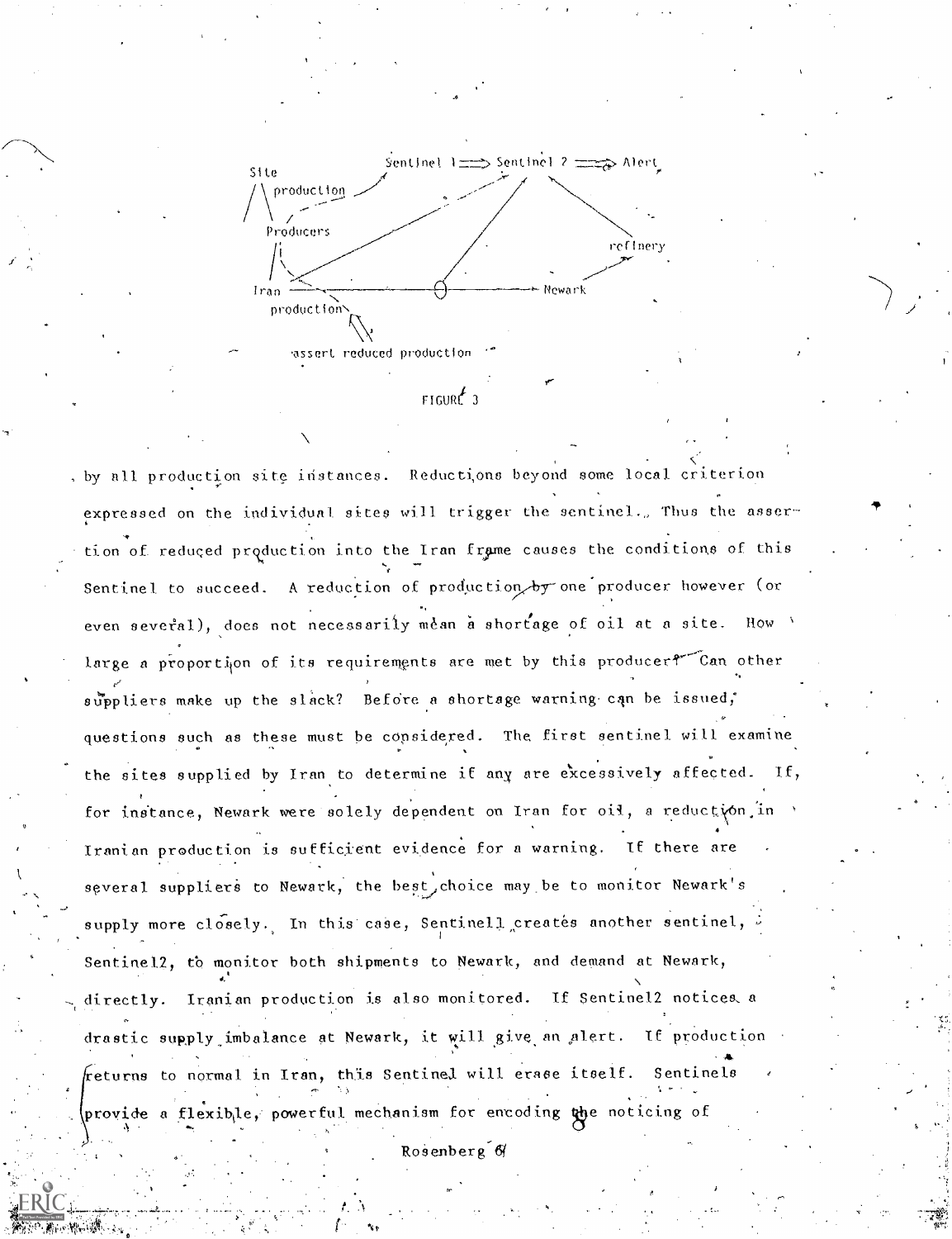meaningful patterns of information.

rin 1990.<br>Ngjarje

Once an alert has been given, we may need to answer questions such was those about possible alternative supplies. We are exploring the uses of 'frame based rules for such reasoning. While appropriate rules can be found by some variant of pattern matching (e.g., Planner, or production systems (Newell and Simon (6)) we take advantage of the organized semantic structure flto have information dixectly trigger the appropriate rule(s). Figure 4 shows part of an adjust-supply frame. Sentinel2, on noticing an oil shortage in . Newark,-can assert Newark Into the buyer slot of this frame. The addition of this information triggers a Rule, R1. By contrast, the assertion of a new **L**earn Contractor supplier would trigger a different Rule, R2. R1 first collects all normal suppliers to Newark, and if these have sufficient stocks, adjusts supply using these stocks. Otherwise, it can try alternative methods of increasing supply. (Try supply-increase) will cause all rules which inherit from the supply-increase frame in Figure 4. to be,evaluated. Although we do not know which specific rule might be relevant, we use the frame hierarchy representation to allow rules to call on other classes of rules known to be helpful in

> adjust supply buyer \$value Nework — > Rulel supplier new supplier Svalue Alaska - Eule2

Rule 1: Condition: buyer Action: (if((carryover(normal suppliers)) (demand buyer)). (adjust-supplies)) try supply-increase)))

Rule 4: Spot Rule 5: Borrow Rule 6: Share Market from other shortage sites

Rule 2: Cond)tion: New-supplier Action: Allocate new supplies

Rule 3: Supply - Increase

FIGURE 4